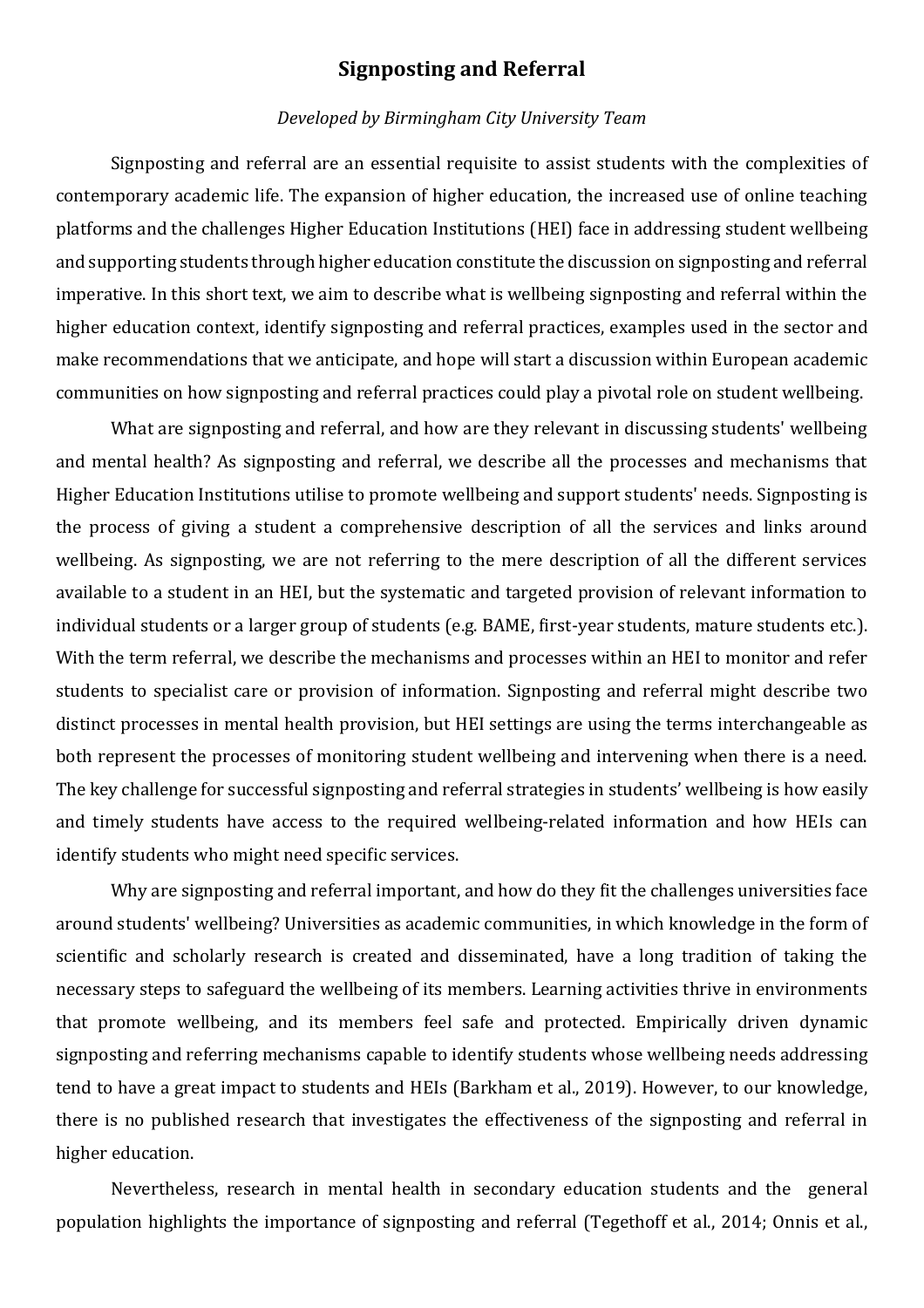2020). Furthermore, higher education students' wellbeing measurement and standardised assessment is the topic of contemporary research that will help develop valid and reliable mechanisms for the timely identification of students who could benefit from the referral to appropriate support structures (Dodd et al., 2021). In addition, policy frameworks that prioritise student wellbeing and mental health issues emphasise the importance of wellbeing signposting in HEIs (University Mental Health Charter, n.d.).

## **Signposting and Referral Practices that Foster Student Wellbeing**

Probably the first point of contact for signposting students is the university staff. Both academic and administrative staff in student facing roles in a university are the first points of contact for students in need of support, and they constitute the main referees to in-house student mental health and wellbeing support services. Personal tutors and student services personnel are the members of staff who interact the most with students and tend to have a good overview of the students' wellbeing. Because of the plethora of different services that HEIs offer to support student wellbeing and the social and psychological complexities underpinning student wellbeing, optimal practices for signposting tend to involve toolkits and flowcharts to signpost students to the most appropriate services. Mental Health First Aid training provision to staff who are dealing with students can optimise referral to the most appropriate services (Hadlaczky et al., 2014), although it is not a signpost technique, but a psychoeducation programme on emergency mental health support.

The role of peer support and fellow students in student wellbeing is important. HEIs make an effort to relinquish some of the signposting to peer support mechanisms, which are effective for signposting and the overall student wellbeing (Collings et al., 2014).

Policy frameworks and sector-wide guidelines on the provision of student wellbeing services from HEIs can help standardise signposting and referral mechanisms. For example, the UK initiative of the University Mental Health Charter, which is supported by HEIs, the National Union of Students and the British Psychological Society, can foster the promotion of standardised mental health and wellbeing across provision across different HEIs.

#### [\(https://universitymentalhealthcharter.org.uk/\)](https://universitymentalhealthcharter.org.uk/)

The Universities of Keele and Staffordshire in the UK have partnered up to develop the *Start to Success* programme in which community-based signposting is used to foster student mental health and wellbeing. In addition, the universities will be working with the local communities and agencies to remove barriers to the support they provide to students.

#### [\(https://www.starttosuccess.co.uk/\)](https://www.starttosuccess.co.uk/)

The efficiency of referral mechanisms lies in the ability to capture indicators and markers of student wellbeing. The psychosocial complexities of student wellbeing accentuate an empirically driven mechanism that fosters wellbeing. Indeed the efforts of the HO World Mental Health International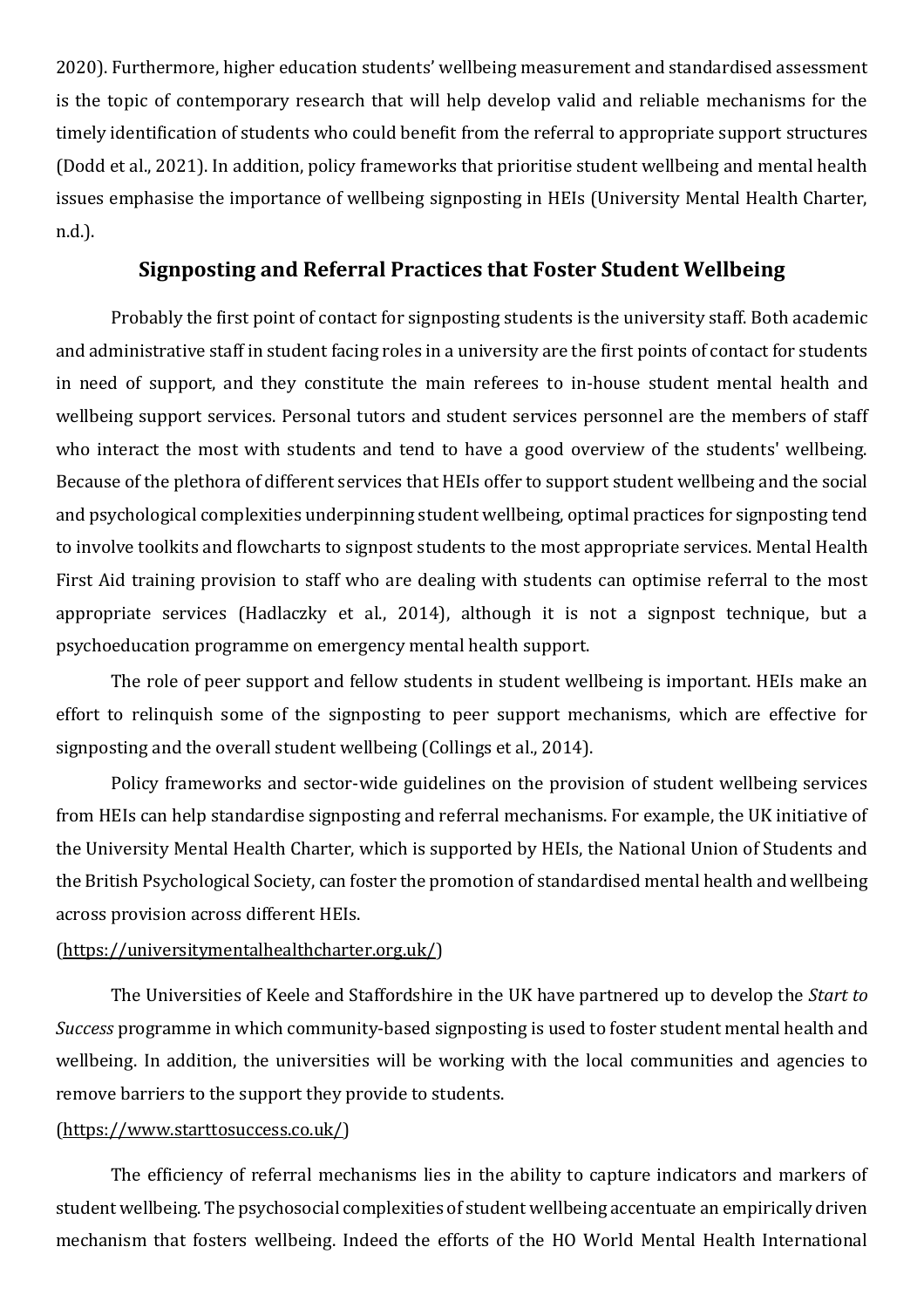College Student (WMH-ICS) Initiative and the Student Counselling Outcomes Research and Evaluation (SCORE) consortium in the UK are in the direction of developing and promoting tools for student wellbeing screening.

[\(https://www.hcp.med.harvard.edu/wmh/college\\_student\\_survey.php\)](https://www.hcp.med.harvard.edu/wmh/college_student_survey.php)[\(http://www.scoreconsortiu](http://www.scoreconsortium.group.shef.ac.uk/) [m.group.shef.ac.uk/\)](http://www.scoreconsortium.group.shef.ac.uk/)

# **Recommendations**

- 1. Clearly provide a point of access for students and staff of all the wellbeing and mental health resources in an HEI and relevant community agencies.
- 2. Embed student wellbeing and mental health to the curriculum. All courses and modules materials should contain information on wellbeing and signpost students to the relevant services.
- 3. HEI to work closely with student wellbeing agencies, organisations and providers at the surrounding academic communities to share practices and data surrounding student wellbeing.
- 4. Intensify the use of peer support groups and structures; train peer-tutors to function as first points of contact for student wellbeing signposting
- 5. There is a need for empirical research in student wellbeing and mental health signposting and referral in higher education. Support research in the is for the creation of tailored-made health psychology interventions of higher education settings.